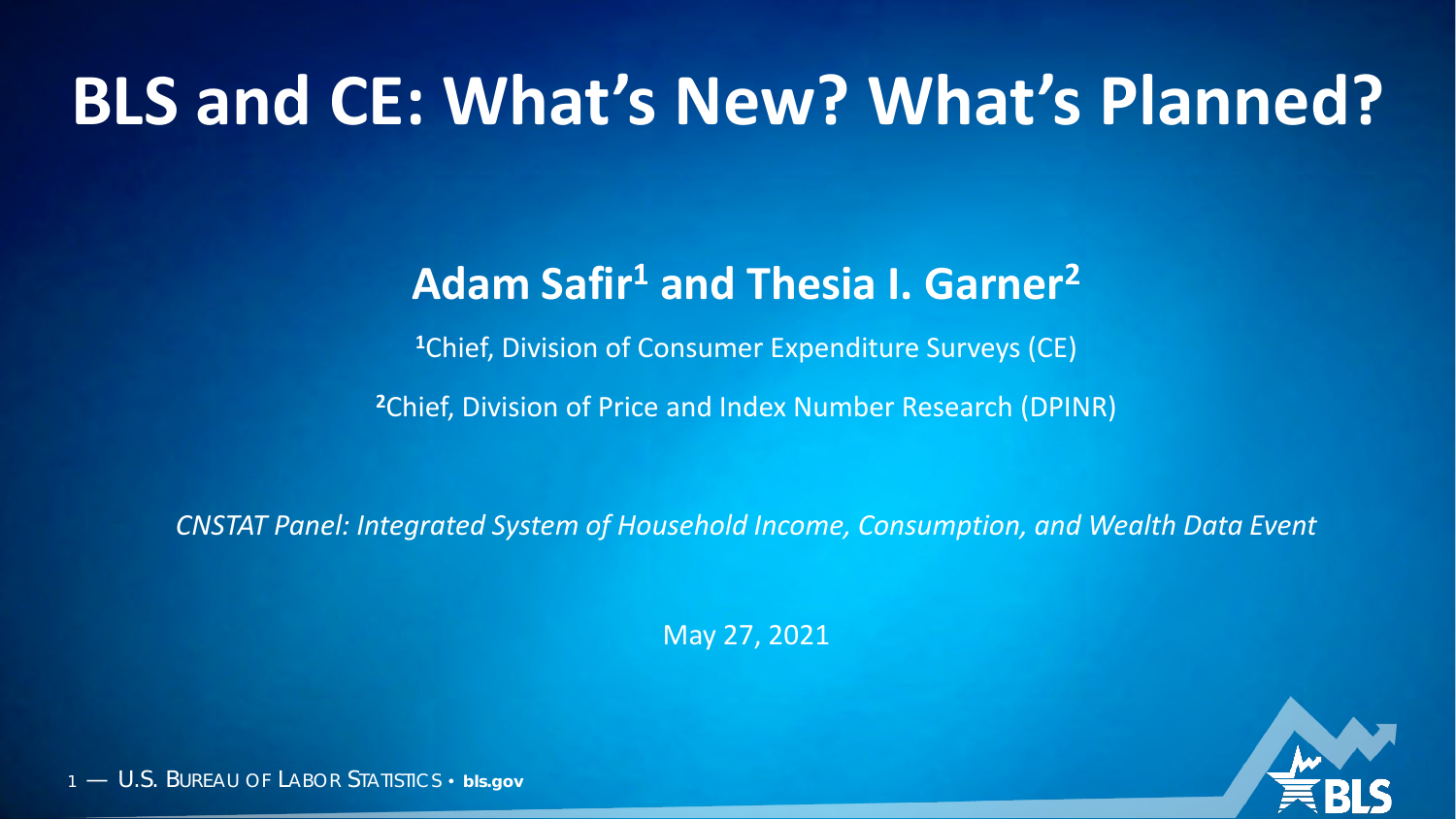## **Questions Raised - 1**

- What are your recent and planned initiatives to improve income, consumption, and wealth statistics?
	- Research to improve data collection
	- Research to improve estimates
	- From a macro/micro perspective: new project with BEA to allocate PCE using CE's distribution of expenditures and owner's equivalent rent
	- New initiative to go beyond expenditures in CE key statistics
- How do/could your initiatives further a goal of an integrated system?
	- CE collects data on *expenditures*, *income*, and *wealth*, and related information for consumption (e.g., rental equivalence, owned vehicles, limited info on in-kind government transfers), and demographic variables
	- Could develop a CE-COICOP crosswalk
	- **Challenges** 
		- Trade-off of respondent burden vs. development of more comprehensive integrated statistics
		- Imputing Diary elements to Interview CUs
		- Imputing data from other household surveys
		- Access to and integrating administrative data
			- Legal hurdles
			- Timeliness
			- Public release of survey data augmented with administrative data
		- Under-representation of high net-worth CUs in respondent sample
- 2 U.S. BUREAU OF LABOR STATISTICS **bls.gov**

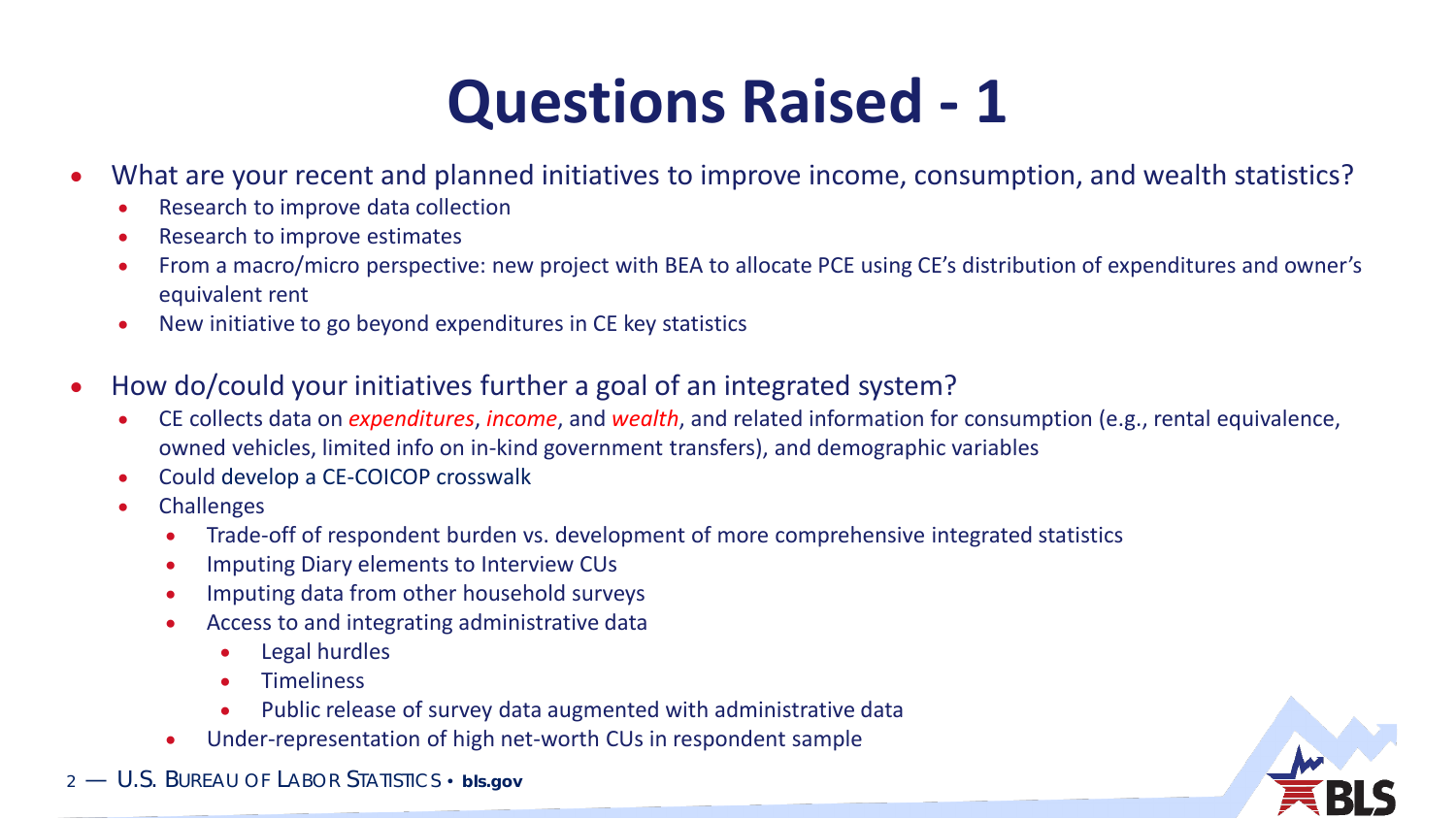# **Questions Raised - 2**

- Are you involved with relevant international efforts? *YES*
	- ▶ OECD-Eurostat Expert Group on Disparities in a National Accounts (EG DNA) framework (2020 to present)
	- OECD Expert Group on Micro Statistics on Household Income and Consumption and Wealth (EG ICW) developed international guidelines for measuring the distribution of household wealth in micro statistics and framework to integrate, served as expert (report released 2013)
	- *Other:* 
		- Canberra Group (UNECE, report released 2011)
		- ILO Household Income and Expenditures (released 2003)
		- ITWG on Evaluating Alternative Measures of Poverty (released 2021)
		- UNECE on measuring poverty and inequality (2019 to present)
- What sociodemographic and geographic detail do/could your statistics provide?
	- All those listed in OECD EG DNA forthcoming report (see OECD attachment distributed earlier), with exception of
		- Migratory status of reference person
		- Disability status of reference person (but do include if listed as reason for not working)
- What frequency and timeliness do/could your statistics provide?
	- Release of published 12-month estimates twice a year (April and September)
	- Release of micro-level data once a year (September)
- 3 U.S. BUREAU OF LABOR STATISTICS **bls.gov**

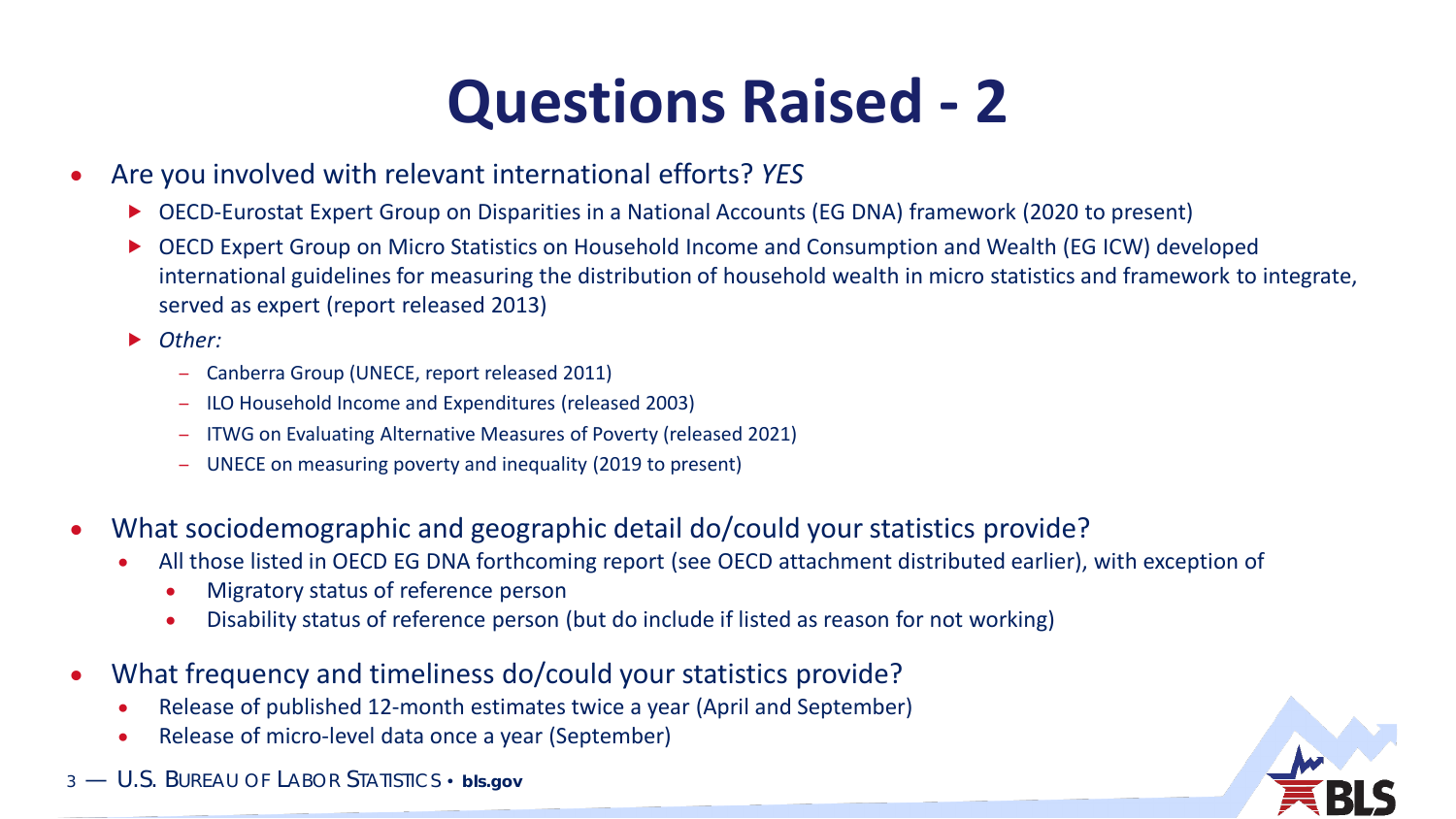# **Recent CE Survey Improvement Initiatives**

- Implementing an online diary to encourage contemporaneous reporting and provide a technological platform for future enhancements (e.g., receipt capture, geolocation features, etc.)
- Implementing a streamlined questionnaire to (1) reduce the number of questions, (2) facilitate the use of records, (3) cluster questions together more logically from a respondent's point of view, and (4) eliminate many kinds of follow up questions
- Developing statistical programs to impute assets and liabilities data using CE reporters only
	- Retirement accounts, IRA, 401(k), thrift savings plans, checking accounts, savings accounts, money market, CDs, stocks, bonds, whole life insurance, annuities, trusts, and royalties, other assets
	- Student loans, credit cards, other types of loans
- Linking CEQ and HUD addresses to assess the potential benefit of using HUD administrative data in CE processing for questions involving housing
- Evaluating matched IRS data for potential use in imputation and other production procedures or edits

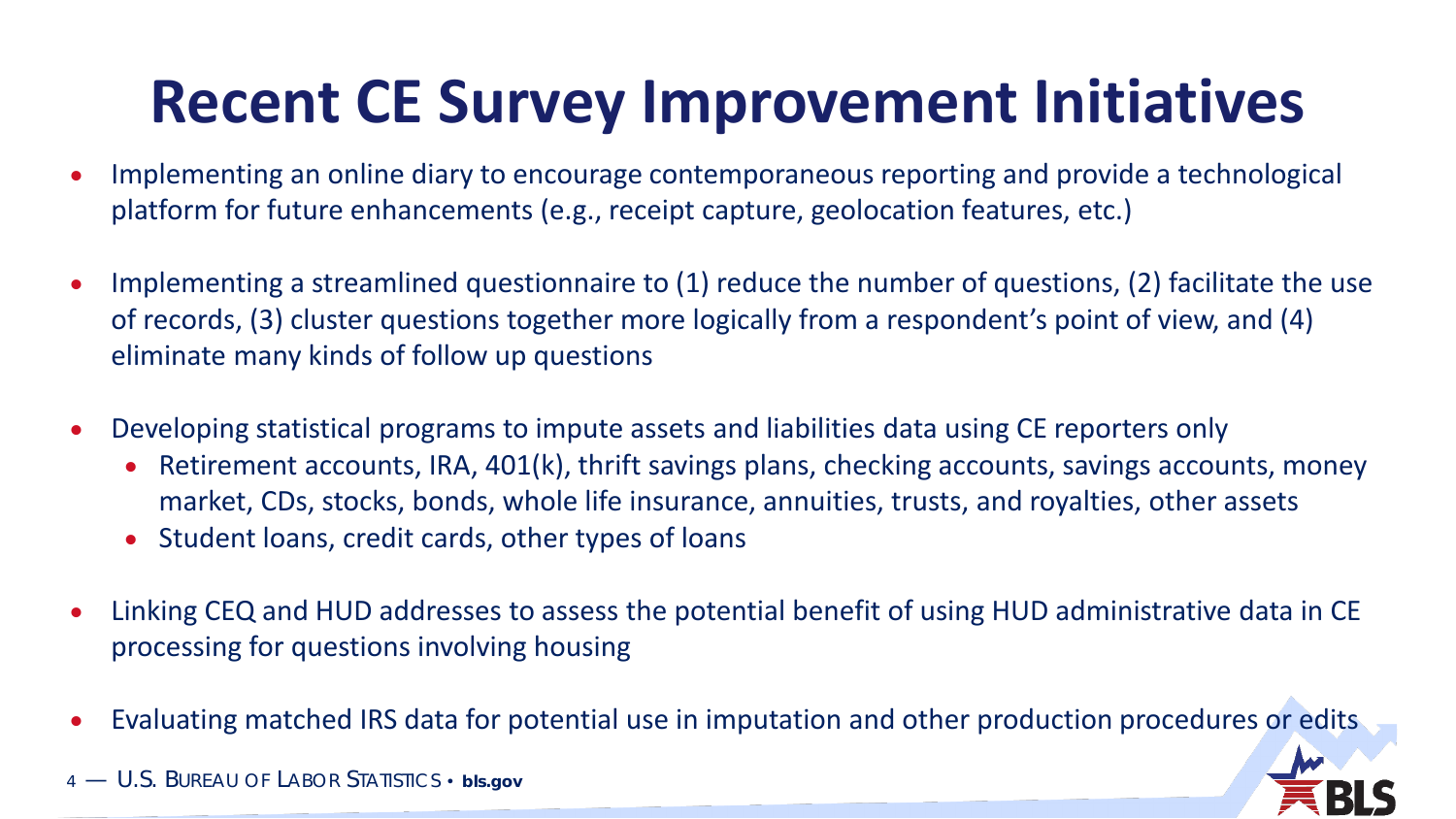# **New BLS Initiative: Produce a Consumption Measure**



Who? What? When? Where? Why?



5 — U.S. BUREAU OF LABOR STATISTICS • **bls.gov**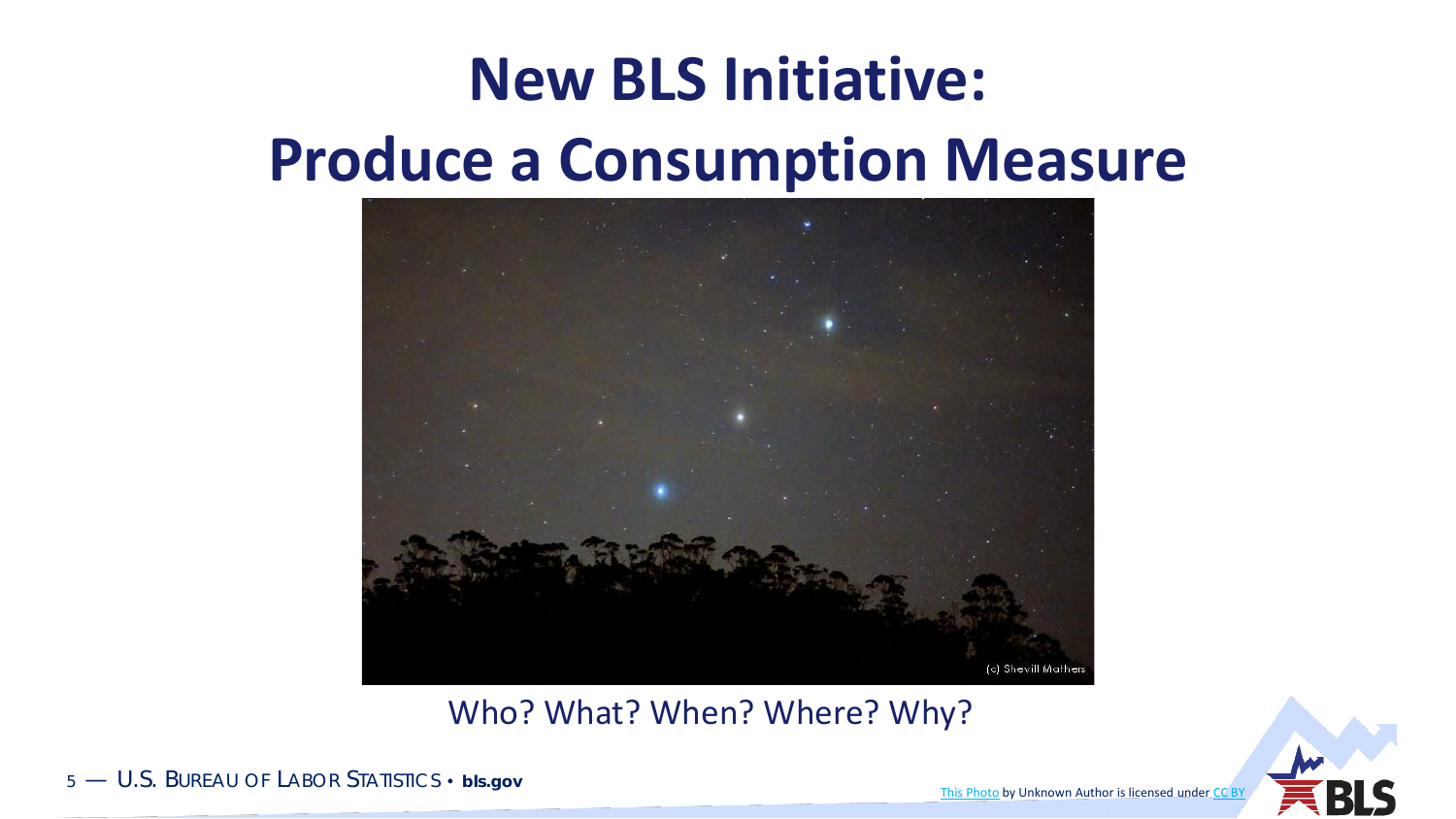# **Produce a Consumption Measure**

#### Who?

- ▶ Researchers and staff in Divisions of Price and Index Number Research (DPINR) and Consumer Expenditure Surveys (DCES) with assistance from OEUS and outside research community
- ▶ Support from Commissioner Beach (April 2021)

#### What?

- *OECD 2013 Framework definition*
- *Consumption expenditure -* value of consumption goods and services used or paid for by a household to directly meet its needs
	- purchase of goods and services in the market
	- consumption flows from owner-occupied housing, vehicles, and durables
	- in-kind transfers from employers
	- barter of goods and services
	- household's own production of goods and services consumed
	- transfers in-kind from other households (e.g., gifts) and from businesses
- *GOAL: Actual final consumption -* sum of
	- consumption expenditure
	- value of social transfers in kind provided by government and non-profit institutions

Source: OECD (2013), *OECD Framework for Statistics on the Distribution of Household Income, Consumption and Wealth*, OECD Publishing, Paris, Chapter 5. Household Consumption o.104

6 — U.S. BUREAU OF LABOR STATISTICS • **bls.gov**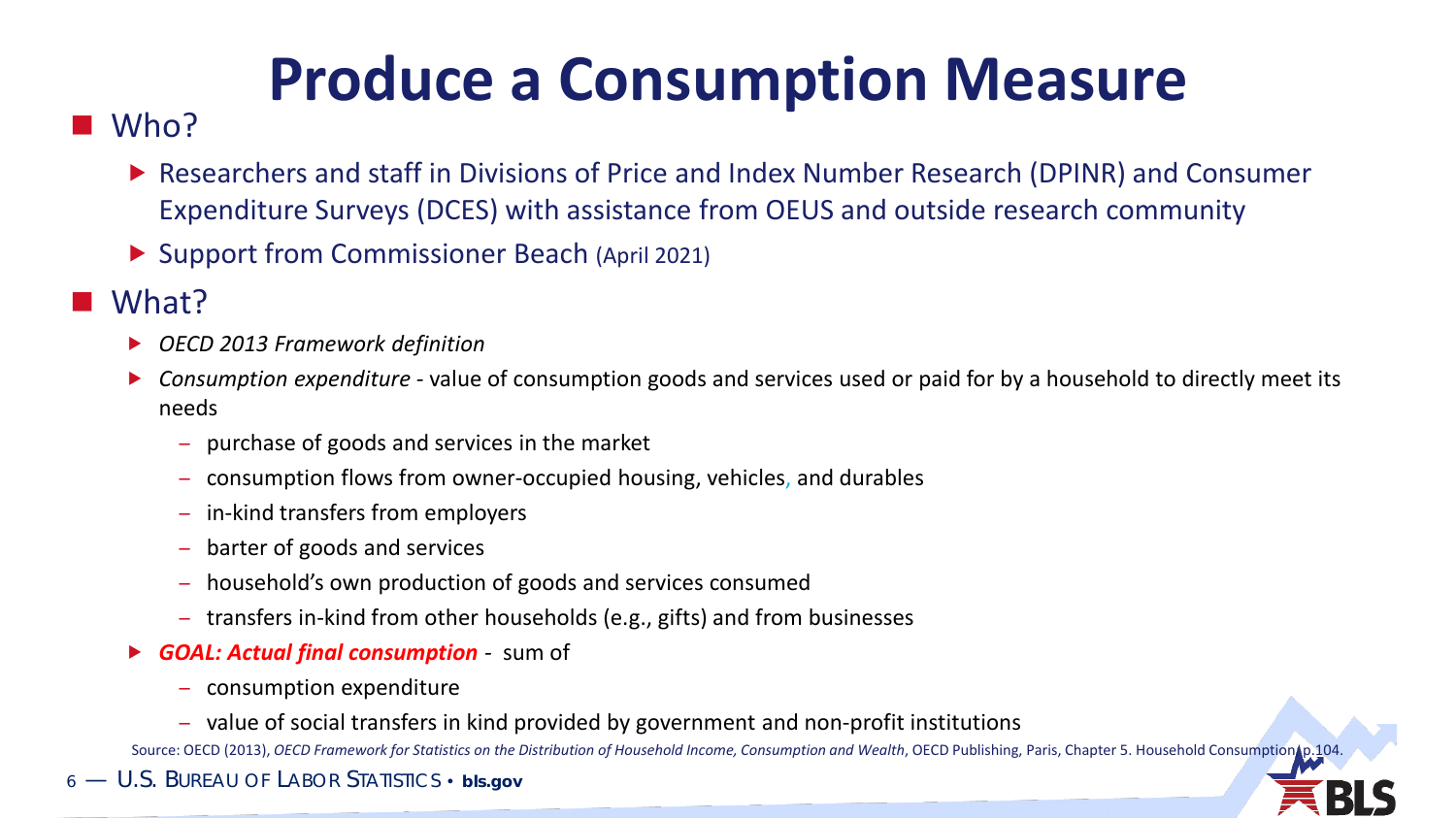## **Produce a Consumption Measure**

### When?

▶ Within two years will have a prototype

### ■ Where?

▶ Within DPINR & DCES – research series

### ■ Why?

- $\triangleright$  To provide a more complete picture of economic well-being at the consumer unit level than has been produced previously
	- Supports integration of household consumption, income, and wealth data
	- Supports production of multi-dimensional measures of inequality and alternative measures of poverty

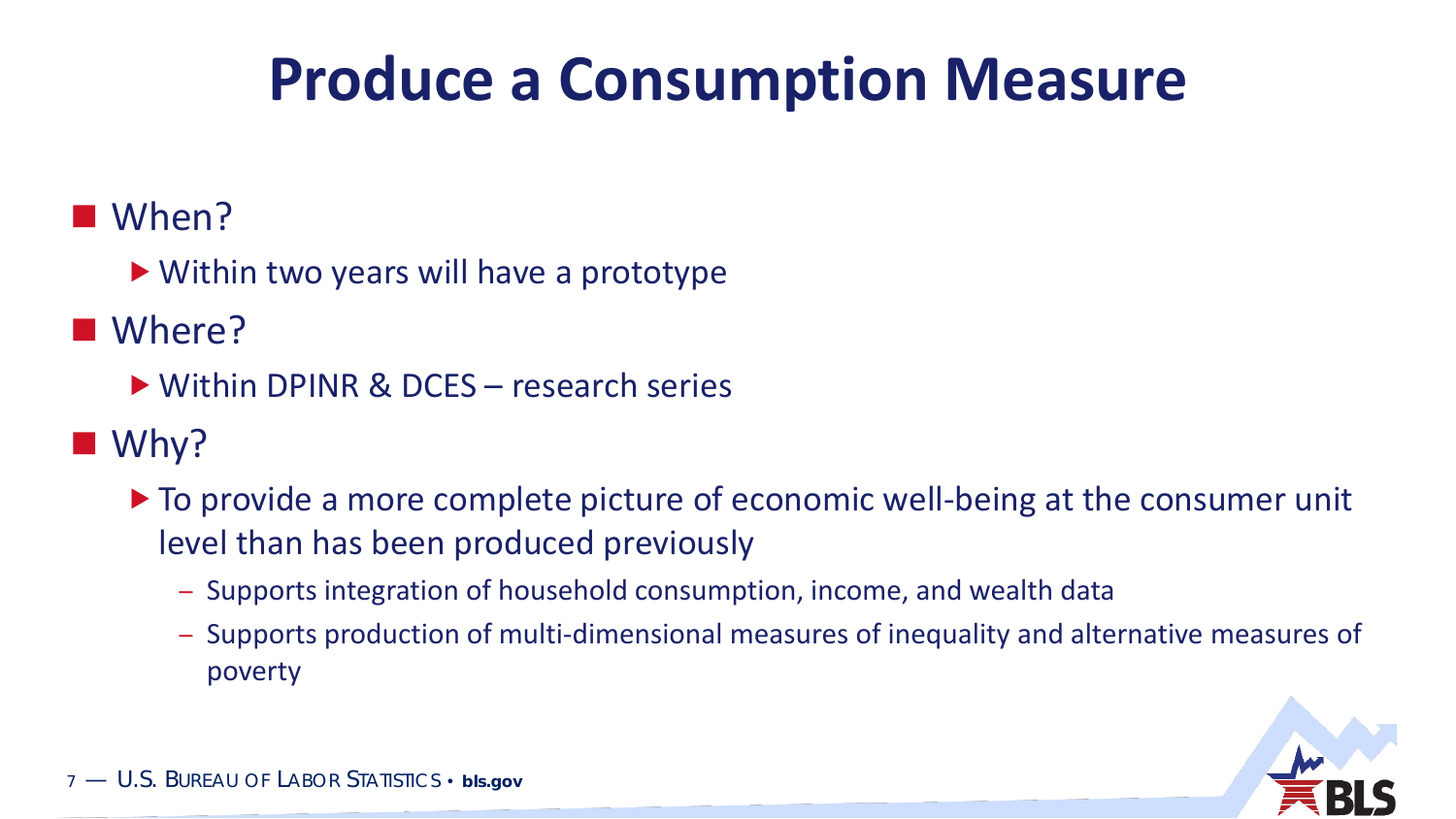## **Data Gaps and Needs**

#### What?

- *Consumption expenditure -* value of consumption goods and services used or paid for by a household to directly meet its needs
	- purchase of goods and services in the market [*currently collected in CE*]
	- consumption flows from owner-occupied housing [*currently collected in CE*], vehicles [*stock currently collected in CE*], and durables
	- in-kind transfers from employers
	- barter of goods and services
	- household's own production of goods and services consumed
	- transfers in-kind from other households (e.g., gifts) and from businesses
- *GOAL: Actual final consumption -* sum of
	- consumption expenditure
	- value of social transfers in kind provided by government and non-profit institutions

Source: OECD (2013), OECD Framework for Statistics on the Distribution of Household Income, Consumption and Wealth, OECD Publishing, Paris, Chapter 5. Household Consumption, p.104.